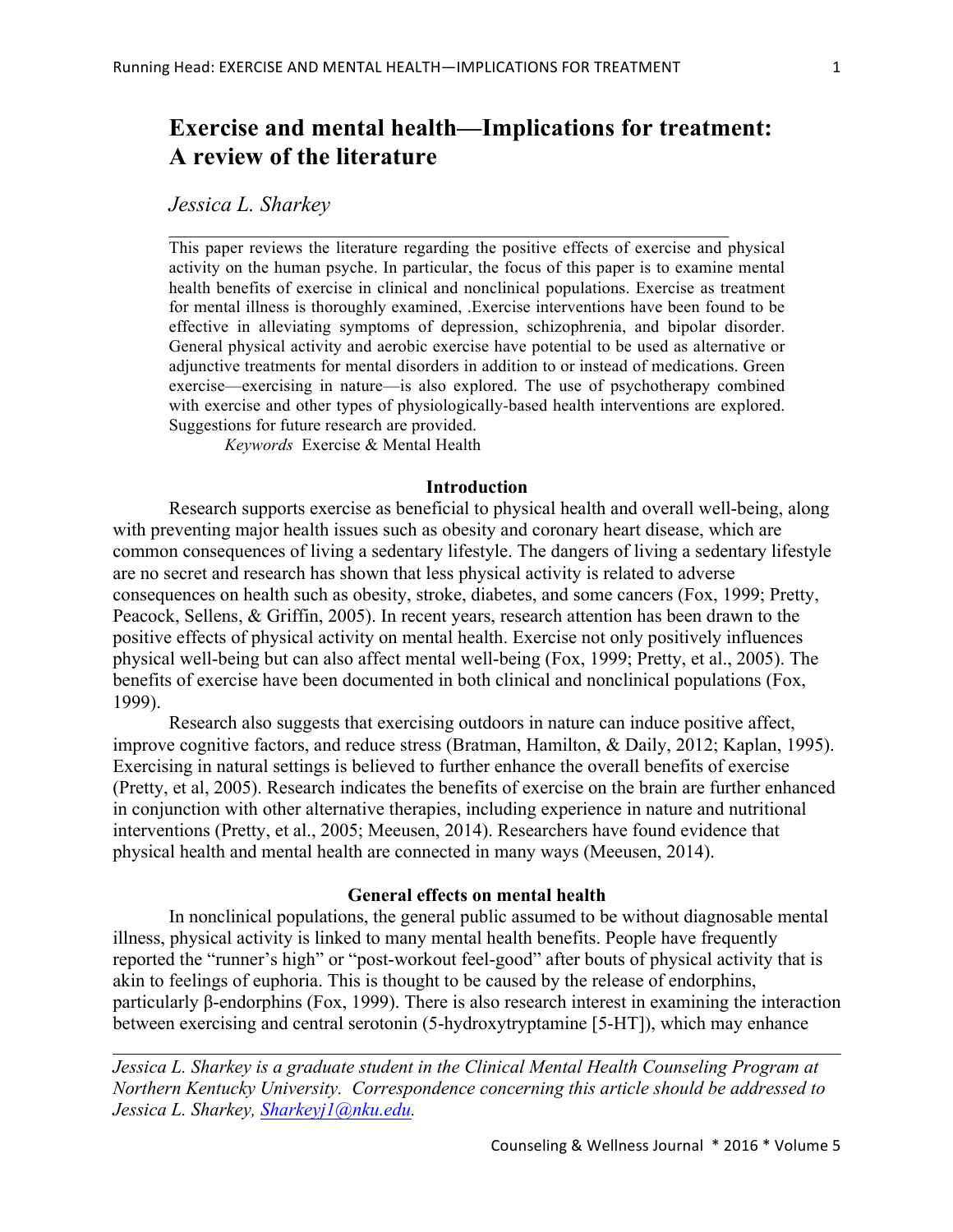# mood post-workout (1999).

The general consensus of health research recommends at least 30 minutes daily of moderate physical activity at least four times per week for a healthier lifestyle (Fox, 1999; Ekkekakis, Hall, & Petruzzello, 2002; Pretty, et al., 2005). Physical activity is generally linked to reduced anxiety, resilience to stress, better sleep, improved mood and cognition, and enhanced self-esteem through improved self-perceptions (Fox, 1999). Resistance training, yoga, and aerobic exercise have been shown to reduce negative mood states (Fox, 1999; Yeung, 1996). Improved cognition has been found in older adults who exercise (Fox, 1999).

# **Cognition**

Brisswalter, Collardeau, & Arcelin (2002) found that following bouts of physical activity, participants in various studies experienced slightly improved cognitive functions such as reaction time. Fox (1999) also mentioned that exercise can positively influence reaction time, memory, and fluid intelligence in older adults. In a 2008 article by Hillman, Erickson, & Kramer, physical activity was linked to better academic performance in school age children. Laboratory studies have examined the biological effects of exercise on the brains of rodents and found that exercising is associated with hippocampal neurogenesis, which tend to have positive effects on memory and learning (2008). Bratman, et al. (2012) and Pretty, et al. (2005) have also found that exercise can improve cognitive functioning, especially when combined with experience in nature.

# **Self-esteem**

The effects of exercise on self-esteem are hypothesized to be indirect (Spence & Poon, 1997). Regular exercise leads to weight loss, which leads to positive physical self-concept and higher self-esteem (Spence & Poon, 1997). Some of the reasons people exercise are to get in shape and lose weight. Weight loss is often accompanied by feelings of accomplishment and higher bodily satisfaction (Fox, 1999). Global self-esteem is largely influenced by physical appearance (Fox, 1999). Therefore, when people experience higher confidence and self-efficacy with their bodies from achieving weight loss and fitness goals, their self-esteem generally increases (Fox, 1999).

# **Exercise as treatment of mental illness**

Numerous meta-analyses and research studies have been conducted to evaluate the effectiveness of physical activity in alleviating symptoms of mental disorders (Knapen, Vancampfort, Morien, & Marchal, 2015; Malchow et al, , 2013). The literature is most prevalent on exercise as a treatment for depression. There is growing research on the effects of exercise on anxiety, schizophrenia, and other affective disorders. Research is lacking in exercise effectiveness with bipolar disorder and postnatal depression but what does exist illustrates some promise (Stanton, Happell, Hayman, & Reaburn, 2014).

#### **Mood, depression, and anxiety Mood**

A plethora of research studies have proven that moderate exercise can induce positive affective states (Bratman et al., 2012; Fox, 1999; Knapen et al., 2015). Fox (1999) reported that worldwide surveys have indicated a moderate association between physical activity and subjective physical and emotional well-being. Physical activity and fitness are also associated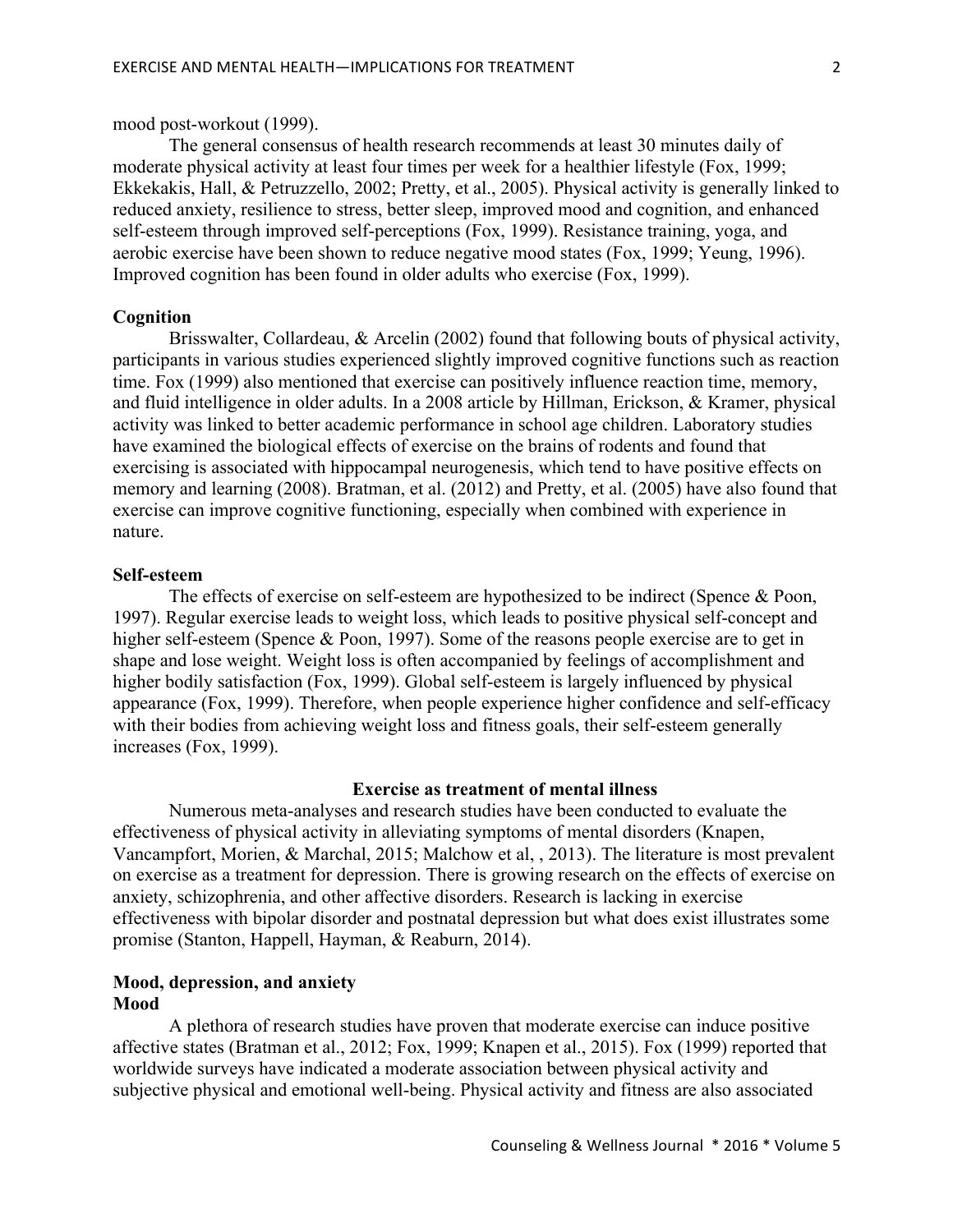with prevention of depression, which will be explained in further detail later in this paper (Fox, 1999). Exercise, particularly in natural contexts, can be effective in inducing positive moods (Ekkekakis et al., 2002; Pretty, et al., 2005). The benefits of exercise combined with nature green exercise—will also be explained in detail later in this paper. Yeung (1996) stated that moderate intensity physical activity is good for short-term remediation of psychological distress, regardless of age or gender. Fox (1999) also maintained that daily exercise and physical fitness can help generally reduce the stressors and anxieties of day-to-day living.

Ekkekakis et al. (2005) stated that a moderate intensity workout is ideal for improved post-workout mood. They maintain that the high drop-out rates of gym participation and lack of motivation for exercising is due to the potential aversion of *high* intensity workout programs (Ekkekakis, et al. 2005). Metabolic landmarks such as the lactate threshold are responsible for determining an individual's range of moderate physical activity (Ekkekakis et al. 2005). Any physical activity below the lactate threshold is categorized as moderate intensity and can be performed for continuous periods of time without aversive effects (Ekkekakis et al. 2005). This is due to the stabilization of blood lactate concentration and oxygen uptake, which sustains energy repletion (2005). Other literature also suggests that moderate intensity workouts are preferred for improved post-workout affective states. Ekkekakis et al. (2005) and Yeung (1996) have examined many research studies investigating mood states during and after exercise and have found that while moderate intensity exercise is largely preferred, some individuals do tend to report feeling better after a high intensity workout.

The largest body of exercise as treatment exists for depression. A recent review has found that over 75 studies exist that have examined exercise as a remedy for depressive symptoms (Stanton et al., 2014). Aerobic exercise, resistance training, and combined aerobic/resistance activities have all been found to reduce depressive symptoms, with large effect sizes ranging from -0.80 to -0.85 (Stanton et al., 2014). The long-term effects of exercise on depression have not been extensively researched, but the studies available suggest that once one stops exercising, the positive benefits of exercise diminish after a few months (Stanton et al., 2014). This decline in effect could be attributed to the post-workout "runner's high" only occurring 10 minutes to one hour after physical activity (Ekkekakis et al., 2002). A regular exercise schedule is recommended for both depressed and nonclinical individuals in order to maintain positive benefits of physical activity (Stanton et al., 2014; Fox, 1999).

Fox (1999) proposed that exercise and general physical activity are associated with a decreased risk of developing depression. Exercise interventions for depression have also been shown to be just as effective as counseling and psychotherapeutic interventions (Stanton et al., 2014; Knapen et al., 2015). Some studies have shown that exercise is just as effective as antidepressant medication in reducing depressive symptoms (Stanton et al., 2014; Cooney, Dwan, & Mead, 2014). Due to the findings that exercise therapy is at least as effective as counseling and medication, when combined with the two, exercise therapy for depression has the potential to be quite effective in alleviating symptoms. Exercise therapy that occurs over the course of eight to 10 weeks, three to four days per week for 30 to 40 minutes is recommended as a useful treatment for depression (Stanton, et al., 2014). Walking, cycling, and pram walking appear to be effective physical activities in reduction of depressive symptoms (Stanton et al., 2014).

The research on exercise interventions for postnatal depression currently presents mixed findings. Structured exercise classes and low-intensity workouts such as walking have been weakly correlated with improvement of postnatal depressive symptoms (Stanton et al., 2014).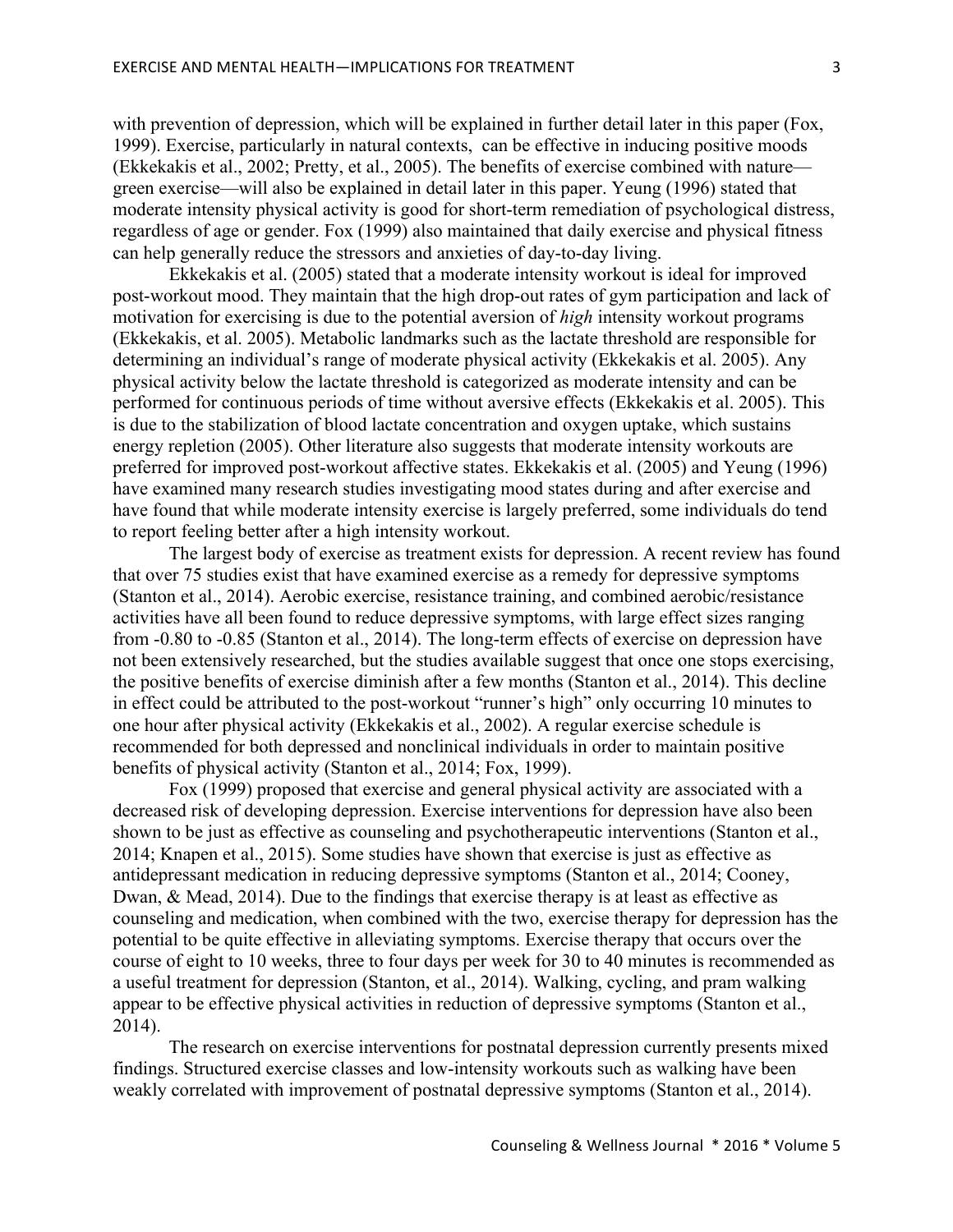The evidence may be scarce but it supports the theory that some physical activity is better than none [in treatment for postnatal depression]. More research is needed to substantiate the possible benefits of exercise intervention for postnatal depression, specifically with randomly controlled trials and specific exercise prescriptions (Stanton et al., 2014).

Studies have indicated that that both state and trait anxiety can be reduced with exercise (Fox, 1999; Acil, Dogan, & Dogan, 2008). Aerobic exercises such as running can create a postworkout reduction in feelings of anxiety (Fox, 1999). Research has been conducted to examine the effects of exercise on reactivity to public speaking and other psychological stressors (Fox, 1999). Half of the studies investigating exercise and psychological stressors found that participants showed lower levels of anxiety post-workout (Fox, 1999). Fox (1999) maintained that exercise intervention is useful for treatment of anxiety; more research is encouraged in this area.

# **Bipolar disorder**

Physical activity and exercise therapy has been found to remediate and prevent depressive symptoms and elicit a "feel good phenomenon" post-workout in both clinical and nonclinical populations. The findings indicate that exercise therapy works well with depression, however, the research is limited on bipolar and other affective disorders (Malchow et al., 2013). Stress reduction in bipolar disorder has been found to result from exercise intervention, along with alleviation of depressive and anxious symptoms (Malchow et al., 2013). Exercising at least 30 minutes per day three times a week is recommended for normal populations and the same is suggested for those who have bipolar disorder (Stanton et al., 2014).

Individuals with bipolar disorder have reported that exercise assists in management of symptoms, except during severe manic or depressive episodes (Stanton et al., 2014). It is suggested that exercise therapies for bipolar disorder be personalized to the client's affective state at the time of intervention, such as more rhythmic exercise during manic episodes (Stanton et al., 2014). Social isolation, lower education status, and medical co-morbidity have been associated with lower physical activity in individuals with bipolar disorder; there is a need for more research examining the relation between these variables (Malchow et al., 2013). More research is called for examining exercise and bipolar disorder.

# **Schizophrenia**

The amount of research on physical activity and exercise interventions for schizophrenia is growing. The current research suggests that aerobic exercise and some resistance training can be effective for treatment of schizophrenia and assists in management of both positive and negative symptoms (Acil et al., 2008). Schizophrenia is also linked to poor physical health such as obesity and diabetes, which are believed to be side effects of the commonly prescribed antipsychotic medications (Acil et al., 2008; Malchow et al., 2013). Smoking is also common among individuals with schizophrenia, which can cause respiratory and cardiovascular problems leading to premature death (Acil et al., 2008; Malchow et al., 2013).

Exercise interventions in schizophrenia can help improve quality of life by introducing new, healthy activities to individuals. Individuals with schizophrenia typically have lower physical activity levels, which could be due to the side effects of the medication. Exercise interventions have been shown to help schizophrenia patients in outpatient and inpatient settings (Malchow et al., 2013). Effective exercise interventions have included yoga, aerobic exercises, cycling, and resistance training (Malchow et al., 2013). Resistance training and higher intensity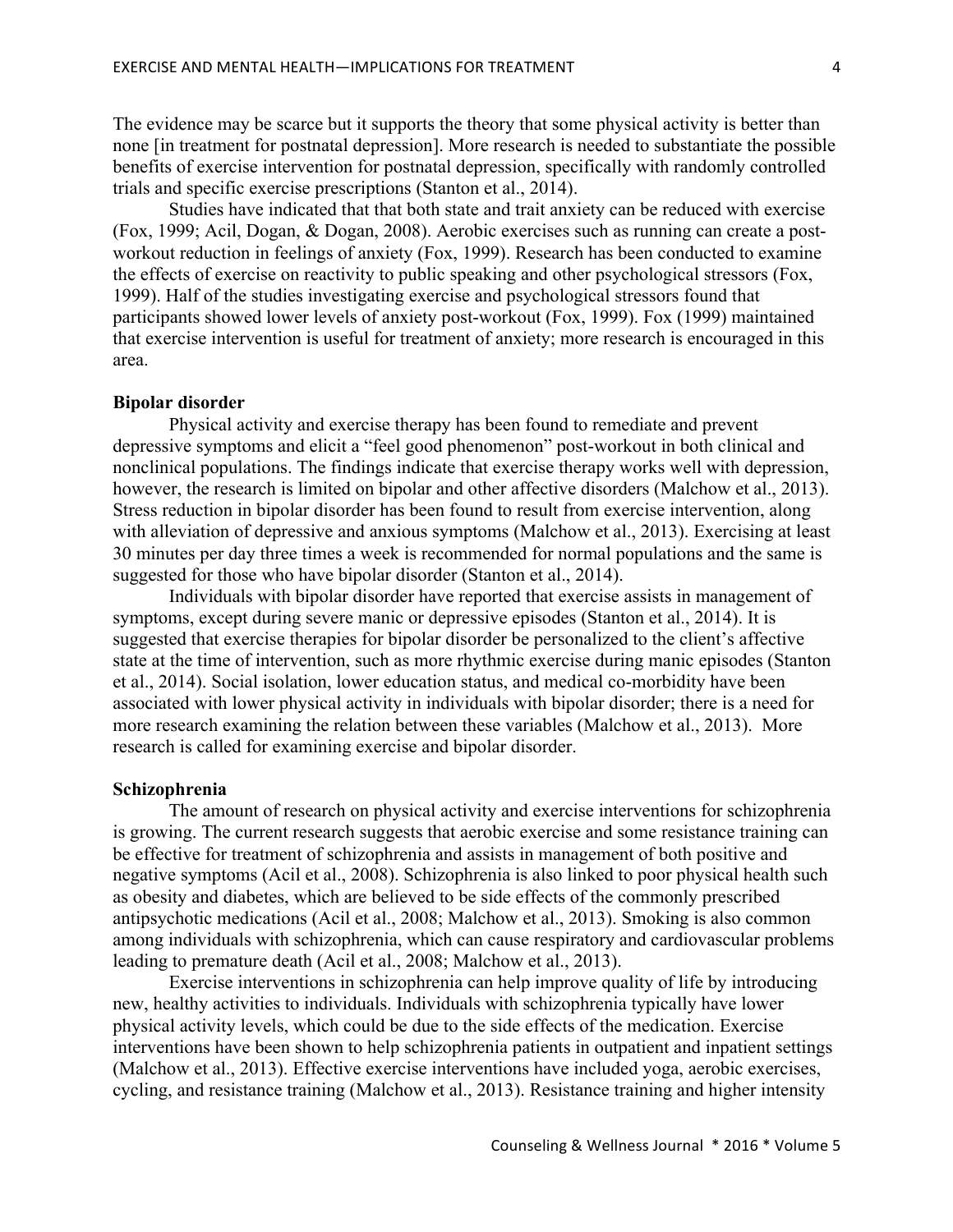exercises can involve a higher cardiovascular demand, which is not recommended for all patients (Malchow et al., 2013). The moderate intensity workout recommendation for the general population also appears to be beneficial for individuals with schizophrenia (Malchow et al., 2013).

Acil et al. (2008) conducted a study evaluating the effectiveness of exercise intervention with schizophrenia patients. The aerobic exercise program implemented lasted for 10 weeks. The participants exercised three days per week for 40 minutes at a time. A statistically significant decrease of positive symptoms (i.e. delusions, hallucinations) was found after the exercise program was executed, as indicated by the Scale for the Assessment of Positive Symptoms (SAPS) (Acil et al., 2008). The Brief Symptom Inventory (BSI) was used before and after implementation of the aerobic exercise program and a decrease in schizophrenic symptoms was found to be statistically significant (Acil et al., 2008). After the exercise program ended, a statistically significant decrease was found in the following areas of symptomology: somatization, interpersonal sensitivity, anxiety, and hostility (Acil et al., 2008). A statistically significant increase in patient quality of life in the physical and mental domains was found by using the World Health Organization Quality of Life Scale Turkish Version (WHOQOL-BREF-TR) (Acil et al., 2008).

Exercise therapy research for schizophrenia has also illustrated decreases in symptoms such as abnormal body movements, depressive mood, irritability, and psychotic features (2008). Malchow et al. (2013) also confirms the effectiveness of exercise interventions in schizophrenia symptom reduction in a meta-analysis, especially when exercise interventions are moderate intensity, such as aerobics. Patients after the Malchow et al. (2008) study have reported feeling "more relaxed, untroubled, powerful, and healthy" following the exercise intervention program. Yoga is also recommended as an effective exercise intervention for schizophrenia (Malchow et al., 2013). The literature examining the effectiveness of exercise on cognition in schizophrenia is lacking, however, one study found a 34% improvement in patients' short-term memory scores after participation in an aerobic exercise intervention (Malchow et al., 2013). Future research is needed to examine the physical activity and cognitive factors for those with schizophrenia.

# **Green exercise**

Exercise and physical activity alone are associated with lower risk of disease and premature death, but exercise in nature—green exercise—has been shown to have positive effects on mood and cognition (Bratman et al., 2012; Pretty et al., 2005). Being out in nature itself has been proven to enhance affect and cognitive functioning (Bratman et al., 2012; Berman, Jonides, & Kaplan, 2008; Kaplan, 1995). Connection to nature and experiences in natural environments can help restore involuntary attention, as detailed in attention restoration theory (ART) (Bratman et al., 2012; Berman et al., 2008; Kaplan, 1995). According to stress reduction theory (SRT), experiences in nature can unconsciously reduce stress (Bratman et al., 2012). Evolutionary psychology theorizes that humans have an innate attraction to and desire to be connected with nature, which can explain the restorative benefits of nature experience (Bratman et al., 2012).

ART contends that attention is divided into two components: voluntary (directed) attention and involuntary attention (Bratman et al., 2012). Directed attention is theorized to involve cognitive control (Bratman et al., 2012; Kaplan, 1995). Concentration, impulse control, and working memory all involve directed attention (Bratman et al., 2012). Involuntary attention is used when individuals are presented with stimuli that are "inherently interesting" and do not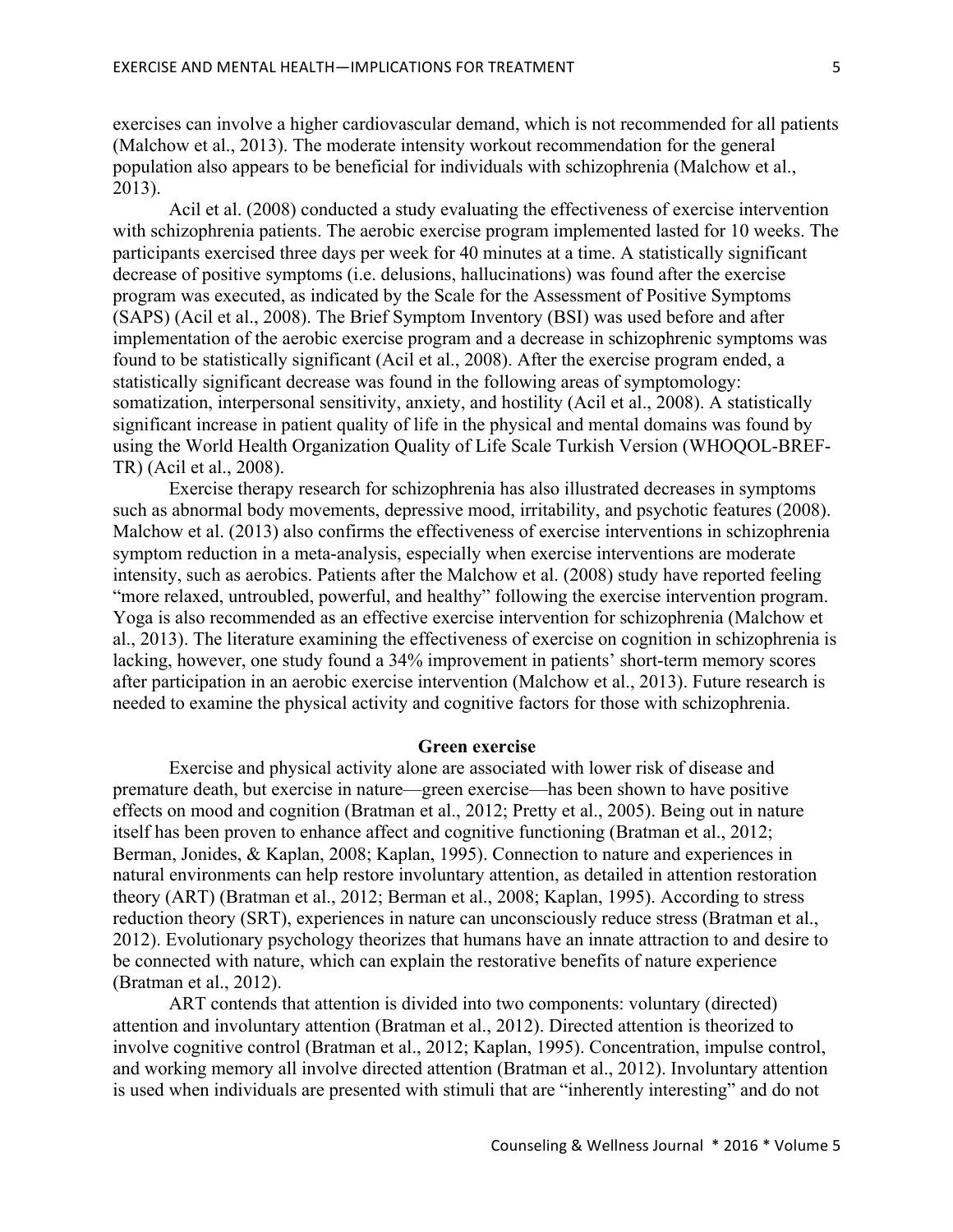have to consciously focus on the stimuli, such as seeing a rainbow or a wild animal (Bratman et al., 2012).

According to ART, in order for a natural setting to be restorative, it must give the individual a feeling of "being away," give a sense of "extent" (extent? – please clarify) or feeling as if one is in an entirely different world, be fascinating, and be compatible (Kaplan, 1995). Compatibility here refers to the connectedness between humans and nature and that for many people, functioning in nature requires less effort than functioning in civilization or urban settings (Kaplan, 1995). Natural settings, particularly areas with many trees and greenery, are theorized to enhance cognitive functioning and directed attention because of the novelty of the nature experience (Kaplan, 1995). Experiences in extensive natural settings can give people the feeling that they are in a different world, "away from it all," like on a vacation. People typically feel "refreshed" and "restored" after taking vacations, and the experience in nature can be akin to a smaller vacation for the mind. Involuntary attention is often utilized in novel [natural] environments because of the four components of ART. Natural settings are inherently interesting, often rife with beauty, and can help people feel more like they are one with nature, thus restoring their attentional capacities (Kaplan, 1995). (are those the 4 components – interesting, beautiful, at one and restored attention?)

Viewing and experiencing natural settings such as landscapes near bodies of water or vegetation have been theorized to help reduce stress and negative thoughts, according to SRT (Bratman et al., 2012). SRT has been supported by studies involving stress and affect before and after participants viewed photographs of nature (Bratman et al., 2012). In one study, participants were students, stressed because of a final exam, that were divided into two groups. One group viewed pictures of urban settings and the other group viewed pictures of natural settings. The nature group reported enhanced mood and lower levels of fear after viewing the photographs (Bratman et al., 2012). Another study connected viewing of urban settings after watching a stressful movie to more negative affective states and lower recovery from stress (Bratman et al., 2012). The participants who viewed natural settings in this study were able to recover from stress faster and had more positive affective states (Bratman et al., 2012). The findings from these studies, along with theories in evolutionary psychology, suggest that nature is not only restorative and mood enhancing, but is related to stress reduction. Humans have an innate longing to feel connected to nature to some degree, and urbanization can be hypothesized to help create and maintain stress, due to the disconnection from nature (Bratman et al., 2012; Pretty et al., 2005).

Once again, green exercise refers to exercising in nature. Nature alone has been proven to have healing properties on the psyche, but when combined with physical activity, the positive effects are even greater (Pretty et al., 2005). According to ART and SRT, nature has restorative effects on mood and cognition, and exercise has been recognized to also improve mood and cognition. Researchers have studied the added benefit of exposure to nature while exercising. Greater reductions in blood pressure, increases in self-esteem and positive affect have been found in participants who were in the green exercise groups (Bratman et al., 2012; Pretty et al., 2005).

# **Nutrition and Exercise**

Research on how nutrition combined with exercise affects mood and cognition is surprisingly scarce. The majority of scholarly articles examining how the interaction between physical activity and nutrition affects the brain were conducted with regard to obesity and/or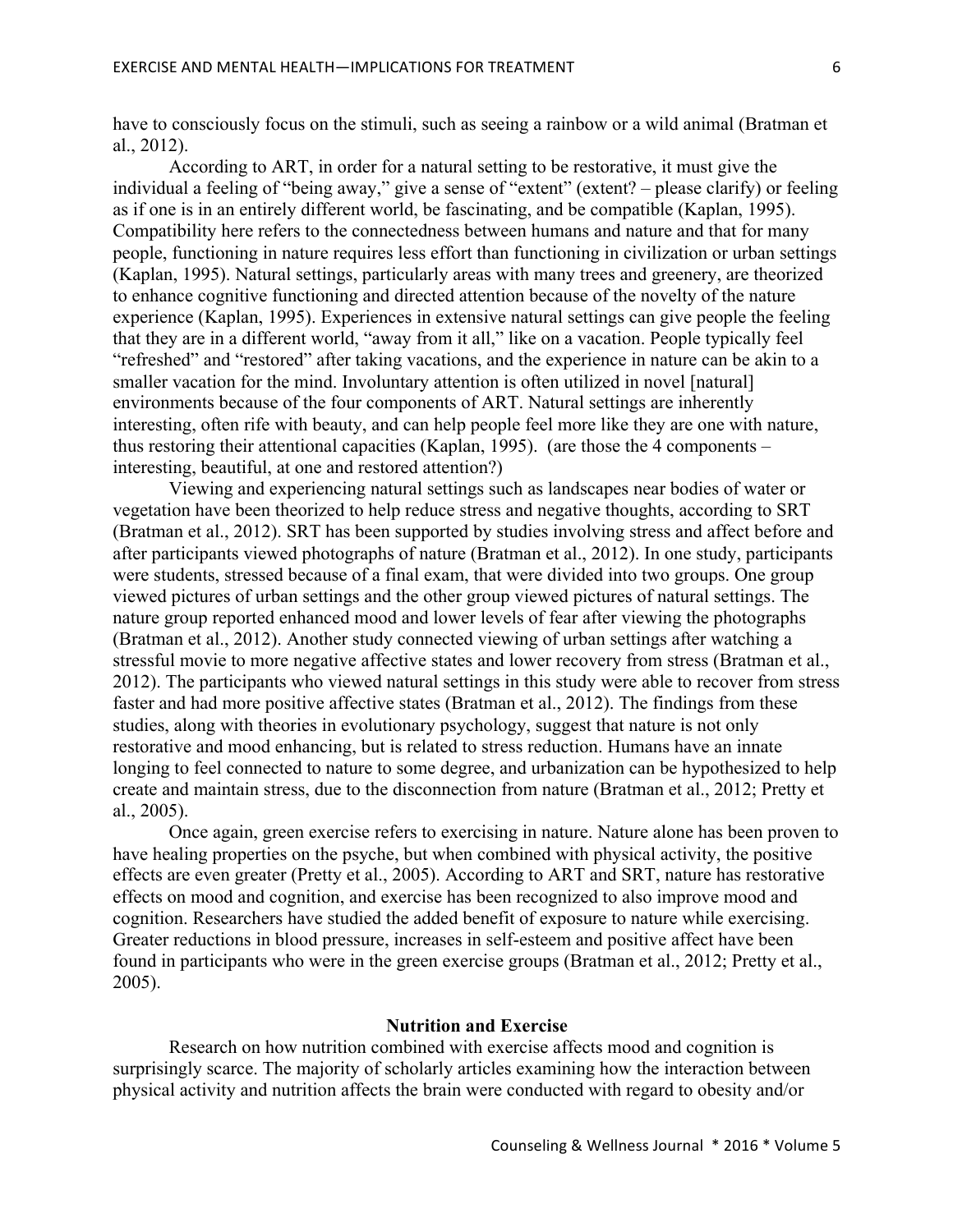eating disorders. Exercise programs have been shown to be effective in improving self-esteem in obese individuals (Annesi & Whitaker, 2009). Food and energy intake, energy expended through exercise, and specific types of foods have been found to influence cognitive factors (Fox, 1999; Meeusen, 2014).

Sedentary lifestyles are associated with poor nutrition and lower physical activity, which have all been linked to obesity, diabetes, cardiovascular problems, and premature death (Meeusen, 2014). Children's poor academic performance and poor cognitive factors have been linked to deprived nutrition (Meeusen, 2014). It appears that poor nutrition and lack of physical activity go together. Fox (1999) called for more research examining the specific effects on mood and cognition when exercise is combined with healthy nutritional interventions. Nutritional and exercise interventions in clinical populations are also an area in need of research.

# **Implications for Counseling and Conclusion**

Physical activity has many positive benefits on physical and mental health. It has been shown to improve mood and enhance cognition, such as memory tasks and concentration. Moderate intensity exercise for thirty to forty minutes per day, three to five days per week, is the recommended dose for a healthier lifestyle among the general public. This exercise prescription is also recommended for clinical populations and is supported as treatment for depression, schizophrenia, and bipolar disorders. Exercise interventions for mental illness are just as effective as psychotherapy and medication (Knapen et al., 2015; Malchow et al., 2013). Exercise intervention combined with traditional counseling and psychotherapy could be very effective in treating mental disorders. Future research could be focused on implementing exercise interventions in order to reduce or eliminate the use of psychotropic medications in the treatment of some psychiatric disorders.

Green exercise has added benefits to mood and cognition, as illustrated in various studies examining attention restoration theory (ART) and stress reduction theory (SRT) (Kaplan, 1995; Pretty et al., 2005; Berman et al., 2008). Nature alone has can possess healing properties on the mind, thus enabling improvement of cognitive functioning and increase of positive affect (Pretty et al., 2005; Berman et al., 2008). Nature combined with exercise has the added benefits of attention restoration and stress reduction from a novel environment, further improving mood and cognition (Berman et al., 2008). Green exercise in conjunction with psychotherapy in treating mental illness such as schizophrenia and mood disorders could enhance the treatment outcome. The combined effects of exercise and nutrition need to be examined further and its usefulness in managing psychiatric symptoms is also worth researching.

Exercise in conjunction with psychotherapy opens new doors for counselors and other mental health workers. Counselors could assign light to moderate exercise (i.e. instruct client to take a thirty minute walk three times per week) as homework for clients. They could also provide psychoeducational materials to clients, such as pamphlets on wellness and nutrition. Counselors should keep in mind that not all clients may be able to perform physical activities of certain intensities. Collaboration between counselor and client is critical to success in therapy and that transcends into discussing client comfort levels about physical activity and alternative treatments. The counselor and the client should reach an agreement about exercise treatment strategies and goals.

## **References**

Acil, A.A., Dogan, S., & Dogan, O. (2008). The effects of physical exercises to mental state and